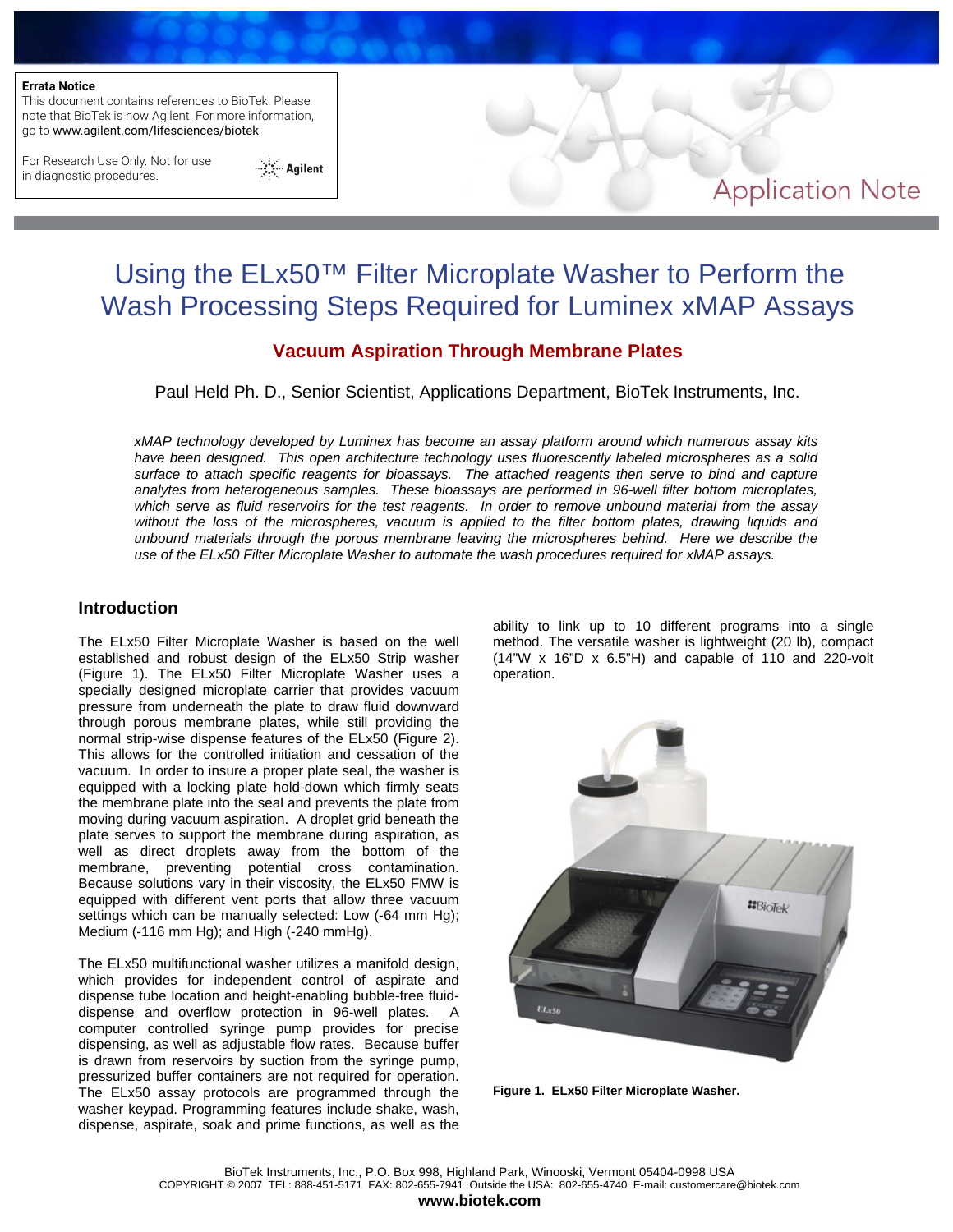Luminex's xMAP technology is based on the use of several well-established technologies: flow cytometry, microspheres, digital signal processing, and traditional biological chemistry. xMAP technology uses 5.6-micron microspheres which are internally labeled with different intensities of two different fluorescent dyes. By mixing and matching the different intensities of these two dyes, 100 batches of microspheres, each with a unique spectral signature, can be determined by its red/infrared mixture. These different sets are essentially color-coded microspheres, which can then be coated with reagents, (e.g. antibodies, receptors, peptides, oligonucleotides or streptavidin) specific to a particular bioassay, allowing the capture and detection of specific analytes from a heterogeneous sample (Figure 3). Flow cytometry fluidics result in a stream of suspended microspheres that are lined up in a single file prior to passing through the detection chamber, allowing the microspheres to be analyzed individually (Figure 4).



**Figure 2. Filtration Carrier and hold-down.** 

Within the Luminex analyzer, two lasers (red and green) excite the microsphere's internal dyes that identify each microsphere particle, and also any reporter dye captured during the assay. The analyzer uses a total of four detectors. One detector measures side scatter to size the microspheres and remove signals related to other materials passing through (typically air bubbles or microsphere aggregates). A second measures the internal dye 1 concentration while the third measures the internal dye 2 concentration. The integration of these data defines and identifies the bead. A photomultiplier tube (PMT) associated with the green laser then measures the reporter signal for the event based on size and dye content (Figure 4). Because there are 100 different microsphere batches, theoretically 100 different analytes could be analyzed in the same well.



**Figure 3. Depiction of an xMAP technology bead.** 

Thyroid Stimulating Hormone (TSH) is a glycoprotein consisting of two subunits. This protein, which is secreted by the pituitary gland, stimulates the thyroid gland to secrete the hormones thyroxine (T4) and triiodothyronine (T3). TSH levels are tested in patients suspected of suffering from both hyperthyroidism and hypothyroidism. Here we use the TSH assay as a means to demonstrate the ability of the ELx50 Vacuum Microplate Washer to perform the necessary vacuum aspirations and fluid dispenses required for a typical xMap technology assay.



**Figure 4. Schematic of the Detection Process of the xMAP Assays by the Luminex Reader.**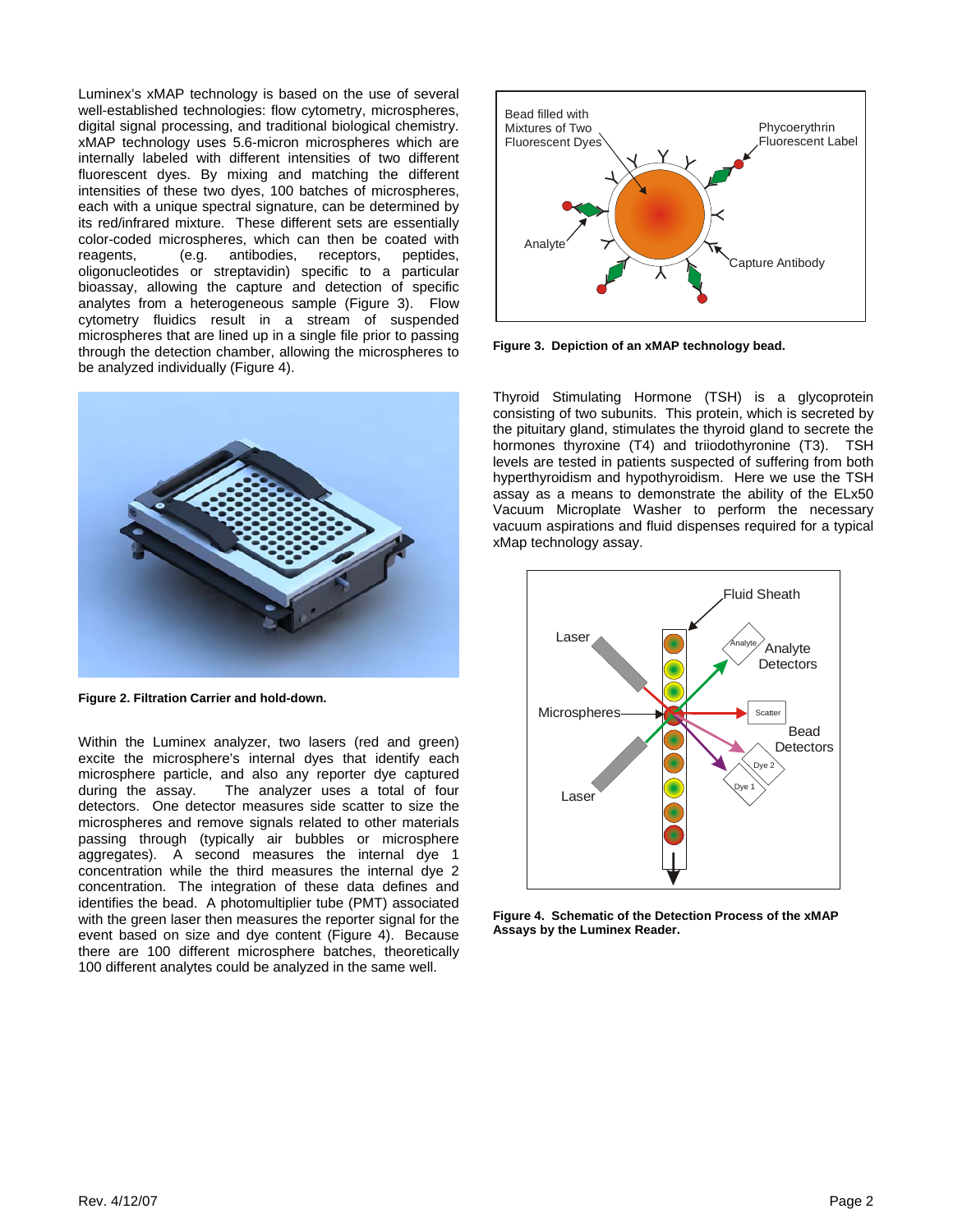## **Materials and Methods**

The TSH assay was performed as follows. Samples or standards ranging from 0.005 to 0.020 μIU/ml TSH were first diluted to selected concentrations in either PBS-4% or PBS-25% horse serum. Aliquots (20 μl) of each were then pipetted into a Millipore 0.45 μm membrane (P/N MSHVN4550) plate. In addition, 10 μl of PBS-4% BSA and 10 μl of TSH-antibody coated microspheres (2 x  $10^5$ microspheres/ml) were added to each well. The components were mixed using a multichannel pipette and incubated for 60 minutes at room temperature on a rotating platform shaker. After the initial binding incubation, two different biotinylated TSH antibodies each at a concentration of 4 μg/ml were added in a total volume of 20 μl and the assay constituents were again mixed with a multichannel pipette. The reactions were incubated on a rotating platform shaker for 30 minutes at room temperature, after which 20 μl of streptavidin/R-Phycoerythrin (50 μg/ml) detection probe (Invitrogen) was added with pipette mixing. The assay was incubated on a rotating platform shaker at room temperature for 15 minutes after which the liquids were removed by vacuum and the samples washed either manually or using an ELx50 Filter Microplate Washer (BioTek Instruments, Winooski, VT). ELx50 wash parameters are indicated in Table 1. An equivalent procedure was performed manually using a MultiScreen® Vacuum Manifold (Millipore, Billerica, MA). After washing, 100 μl of PBS-1% BSA was added to each well and the samples were read using a Luminex 200 system. Beads were analyzed discreetly using a Luminex 200 system that aspirated directly from the membrane microplate such that the median experimental fluorescence intensity of 100 beads that had been determined to be the proper bead type were recorded for each well.

### **Table 1. Washer Parameters**

| LINK program SER1 | <b>High Vacuum Plug</b> |  |  |
|-------------------|-------------------------|--|--|
| Action            | Parameter Value         |  |  |
| <b>Dispense</b>   | $200 \mu$               |  |  |
| Shake             | 30 sec.                 |  |  |
| Aspirate          | 120 sec.                |  |  |
| Rotate plate      |                         |  |  |
| Aspirate          | 120 sec.                |  |  |

| <b>LINK program SER2</b> | <b>Medium Vacuum Plug</b> |  |  |
|--------------------------|---------------------------|--|--|
| Action                   | Parameter Value           |  |  |
| Dispense                 | $100 \mu$                 |  |  |
| Shake                    | 5 sec.                    |  |  |
| Aspirate                 | 30 sec.                   |  |  |
| Dispense                 | $100 \mu$                 |  |  |
| Shake                    | 5 sec.                    |  |  |
| Aspirate                 | 30 sec.                   |  |  |
| Dispense                 | $100 \mu$                 |  |  |
| Soak                     | 5 sec.                    |  |  |
| Shake                    | 30 sec.                   |  |  |

## **Results**

As demonstrated in Figure 5, the ELx50 Filter Microplate Washer provides very similar results when compared to the manual vacuum method of removing unwanted constituents from the assay. Typically the raw fluorescent data has a certain amount of variability between samples. As a result, most often median values (MFI) are used as a means to report data from sample replicates. When median values of multiple replicates of differing concentrations of TSH are plotted very similar shaped curves with almost identical fluorescent values are observed (Figure 6). The median fluorescent values increase with increasing concentrations of TSH. When several plates of data are compared, similar results are observed between the manual and automated wash methods (Table 2). In regards to background signals in which lower is better, both for absolute response and variance of response, the ELx50 FMW was slightly better than the manual manifold. With the three columns representing incrementally increasing concentrations of TSH analyte, higher values are considered better. However, a lower variance is more important than higher response unless the response is of an order of greater magnitude. Usually, the slightly higher responses with a greater variance indicate that non-specifically bound R-Phycoerythrin reagent is being measured and added to the specific response for the analyte measurement. Therefore, the observed differences in the numbers (MFI and variances) likely reflect a more complete removal of R-Phycoerythrin with the ELx50 Filter Microplate Washer as compared to the manual wash method.



**Figure 5. Comparison of Raw Fluorescent Output of Manual and Automated Wash Procedures.** Equivalent TSH samples (0.015 µIU/ml) were assayed and the fluorescent signal returned by the Luminex was compared.